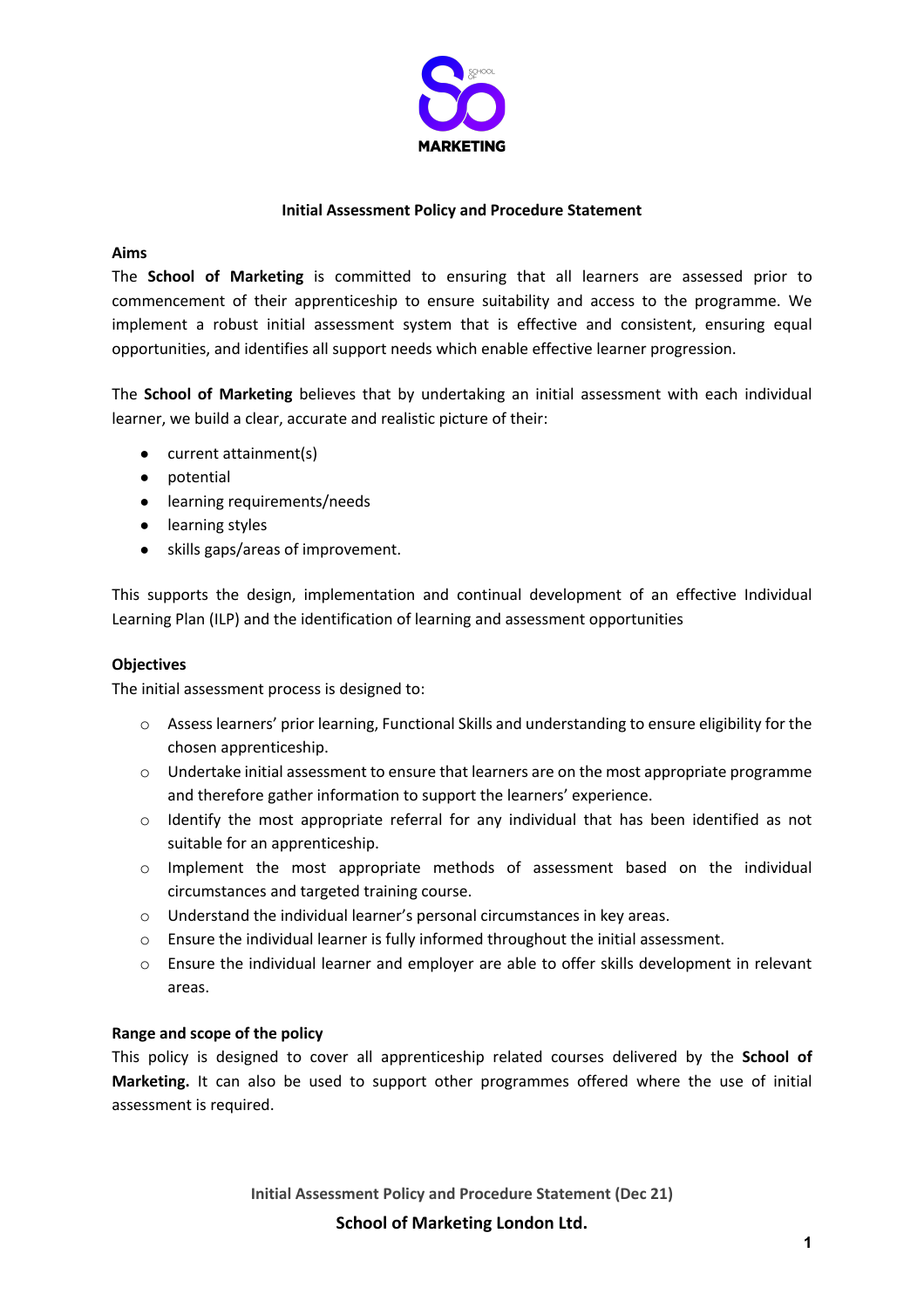

### **Roles and Responsibilities**

The **School of Marketing** is responsible for ensuring that all employees involved in the delivery and assessment of learners undertake appropriate and relevant training, supervision and support regarding the policy, their role and responsibilities.

The Managing Director is responsible for ensuring that a copy of this document is available to all employees and that the policy and procedures are reviewed annually.

The Head of Apprenticeship and QAM is responsible for ensuring the adherence of this policy by all employees.

The Product Director is responsible for ensuring this policy is available to learners and employers on the website.

Individual employees must follow this policy and enable appropriate support to the learner(s) - failure to do so may be considered as an act of misconduct and may result in disciplinary action.

## **Procedure**

The Initial assessment focuses on the key areas of the standard/qualification criteria and allows the **School of Marketing** to be confident in providing the most appropriate training for the learner.

Employees must always put the learner at the centre of the initial assessment process, as the process is an important part of the tutor/assessor gaining a holistic understanding of the learner.

The Initial meeting with the learner must be facilitated by the **School of Marketing** through the completion of a number of initial assessments these include (where appropriate).

- **Learning Styles Assessment**: to discover the learners preferred styles of learning, which can inform use of different resources in the early stages of the programme. It is important not to rely too heavily on this particular assessment as 'pigeonholing' a learner's learning style may be detrimental to their progression and successful completion of the course. Whereas continual assessment and discussion will support the learner to develop learning skills and inform learning needs.
- **Functional Skills Initial Assessment (BKSB/ForSkills)**: to discover current levels of attainment in maths and English and inform a starting place for further appropriate diagnostic assessments (BKSB).
- **Candidate Initial Profile (Self-Assessment)**, which includes discussion about:
	- o Occupational background (if appropriate)
	- o Current levels of qualifications/Courses attended
	- o Further training and experience needed
	- o Assessment needs
	- o Learning/Training needs Differentiation / Support needs
	- **Initial Assessment Policy and Procedure Statement (Dec 21)**  o Training needs

**School of Marketing London Ltd.**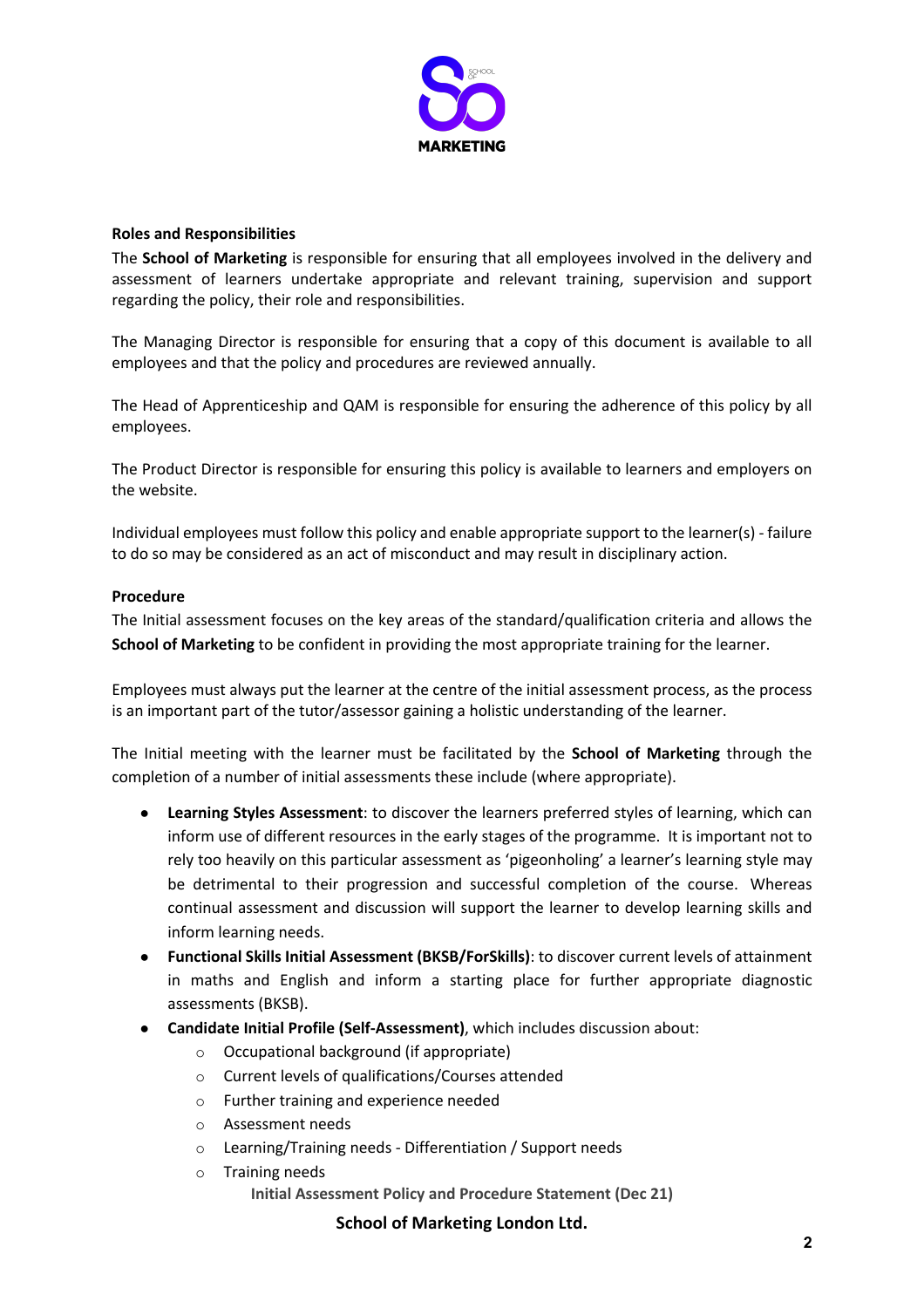

- o Resources/support needs
- o Objectives and outcomes that the learner wants to achieve
- **Skills scan analysis**: this activity is undertaken as part of the initial discussion with the learner and employer and apply to specific standards/qualifications. The purpose is to outline the mandatory and optional units/modules for the occupational standard. It identifies the criteria which is required to meet the outcomes of the apprenticeship including maths and English.

The learner should be encouraged to discuss their individual requirements with their employer and **School of Marketing** tutor. This should include undertaking assessments to confirm their literacy and numeracy levels, cognitive function, and career aspirations. The results of this initial assessment should then be recorded and discussed with the learner to ensure that they fully understand the process and outcomes.

It is also possible that a learner may have personal issues which impact their wellbeing, and this should be addressed during this initial discussion. For example, homelessness, behavioural difficulties, medical conditions etc. need to be identified at the earliest opportunity so ways can be jointly found to either overcome the issue and/or find alternative solutions.

**Learner Apprenticeship Guidebook/Onboarding Guide:** During the period of 'sign up' the employer, learner and designated tutor from the **School of Marketing** contribute to the induction and onboarding process.

During this stage:

- The preferred learning style of the learner is identified, highlighting their preference and any potential barriers they may have to learning.
- Discuss the learner's overall career goals against the qualification to ensure that it is appropriate for them.
- Explore the maths and English elements covered within the qualification in terms of what is expected of them, and levels required to complete the qualification. This will identify if the learner is required to undertake any maths and English qualifications to meet the EPA requirements.
- The employer is asked to confirm that the learner will be given the opportunity to experience each of the knowledge, skills and behaviour required (including a min 20% OTJ).
- Undertake a 'scoring process' against each element of the standard to confirm the learner's level of prior knowledge and current skills. It also helps to tailor the training programme to meet the individual needs of the learner, and identify any skill gaps, and allow for a plan to be formulated at this stage how this will be monitored and delivered throughout the learning programme.
- On completion of the induction/onboarding process the learner, employer and tutor should all confirm their commitment and identify any specific areas of personal development to be incorporated into the delivery process.

**Initial Assessment Policy and Procedure Statement (Dec 21)** 

**School of Marketing London Ltd.**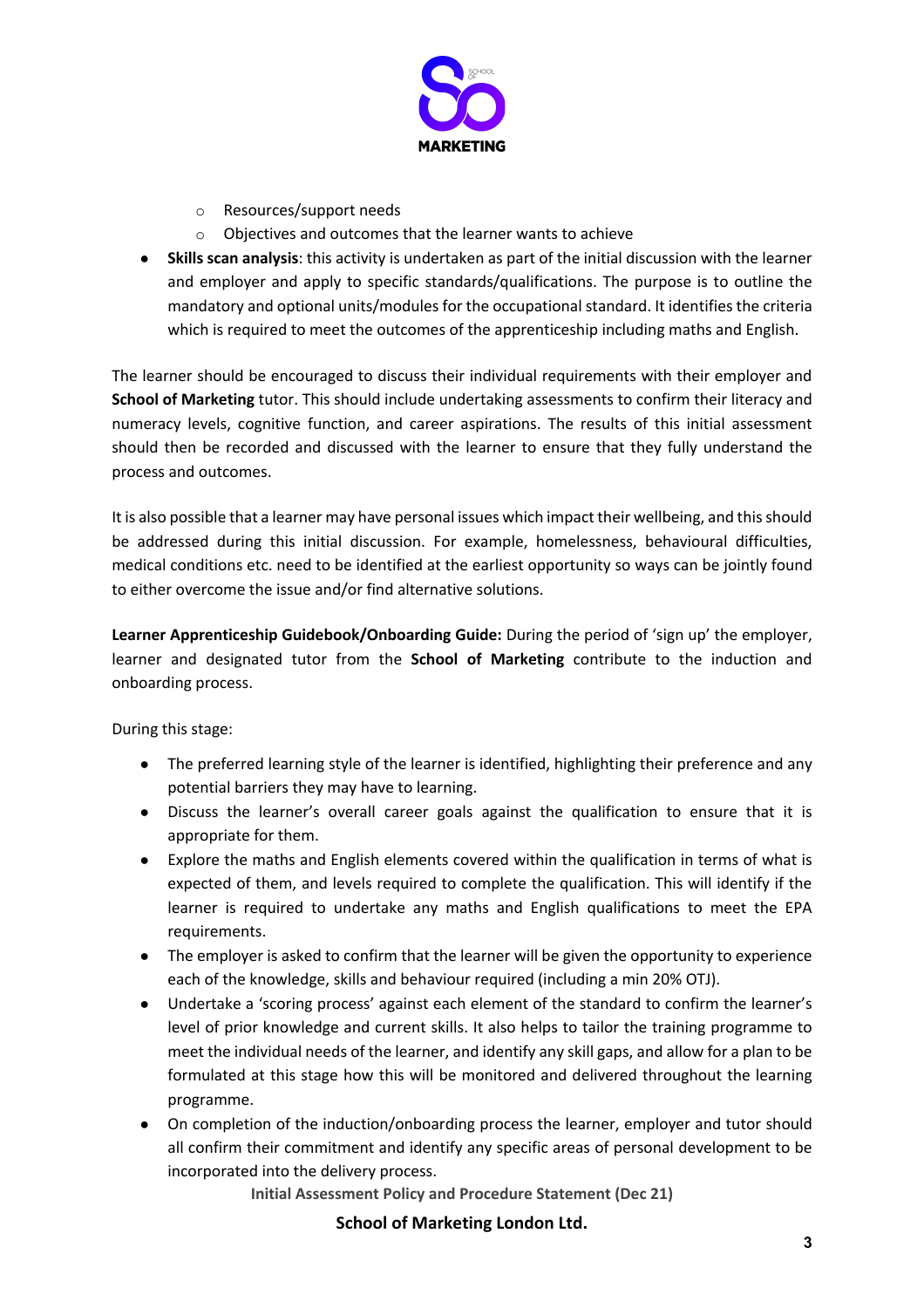

**BKSB/ForSkills:** are online assessment tools which learners can undertake to assess current levels of literacy and numeracy skills, whilst identifying any possible additional learning needs in this area. Whilst this assessment tool is a starting point for all learners, it also creates a journey of learning specifically targeting areas of development to support each learner to develop their numeracy and literacy skills. It provides an indication for the learner if they have the correct levels to complete their desired apprenticeship or support to sign post to alternative provision to support with these elements.

Tutor/Assessors must have a comprehensive understanding and awareness of other types of assessment available to them which include:

- Discussion regarding social needs
- Records of achievement (qualifications and courses).
- Discussion of learning outcomes.
- Observations of learner's working practice.
- Records of any learning needs/support

## **Summary of key points**

Initial assessment is an essential tool which is used to inform the social, physical and learning development needs of the learner. It helps you to build a relationship with the learner which should be used as a starting point for the ILP.

If additional learner support is identified, it should be discussed with the learner's line manager (employer) to confirm that appropriate resources are made available. There may be times when it is not possible for the **School of Marketing** and/or the employer to meet all required learner needs. In such cases learners will be referred to specialist, partner organisations for support needs.

It is important to implement effective communication processes so that the employer understands where and how they can support the learner with their needs, between the planned visits with the **School of Marketing** tutor/assessor.

The initial assessment and skills scan should be used as a 'live document' and should be revisited during the programme as a review tool, which will help identify 'distance travelled'. These 'reviews' are often referred to as a 'Progress Review' which are a three-way review process which happens every 2-3 months and provides an overall picture of the apprentice's progress; recapping on the individual's personal learning record against each element of the framework or standard learning plan.

In conclusion, initial assessment helps you to ascertain the learner's learning and support needs including ways in which the learner is likely to learn most happily and effectively and the kind of help they will most value.